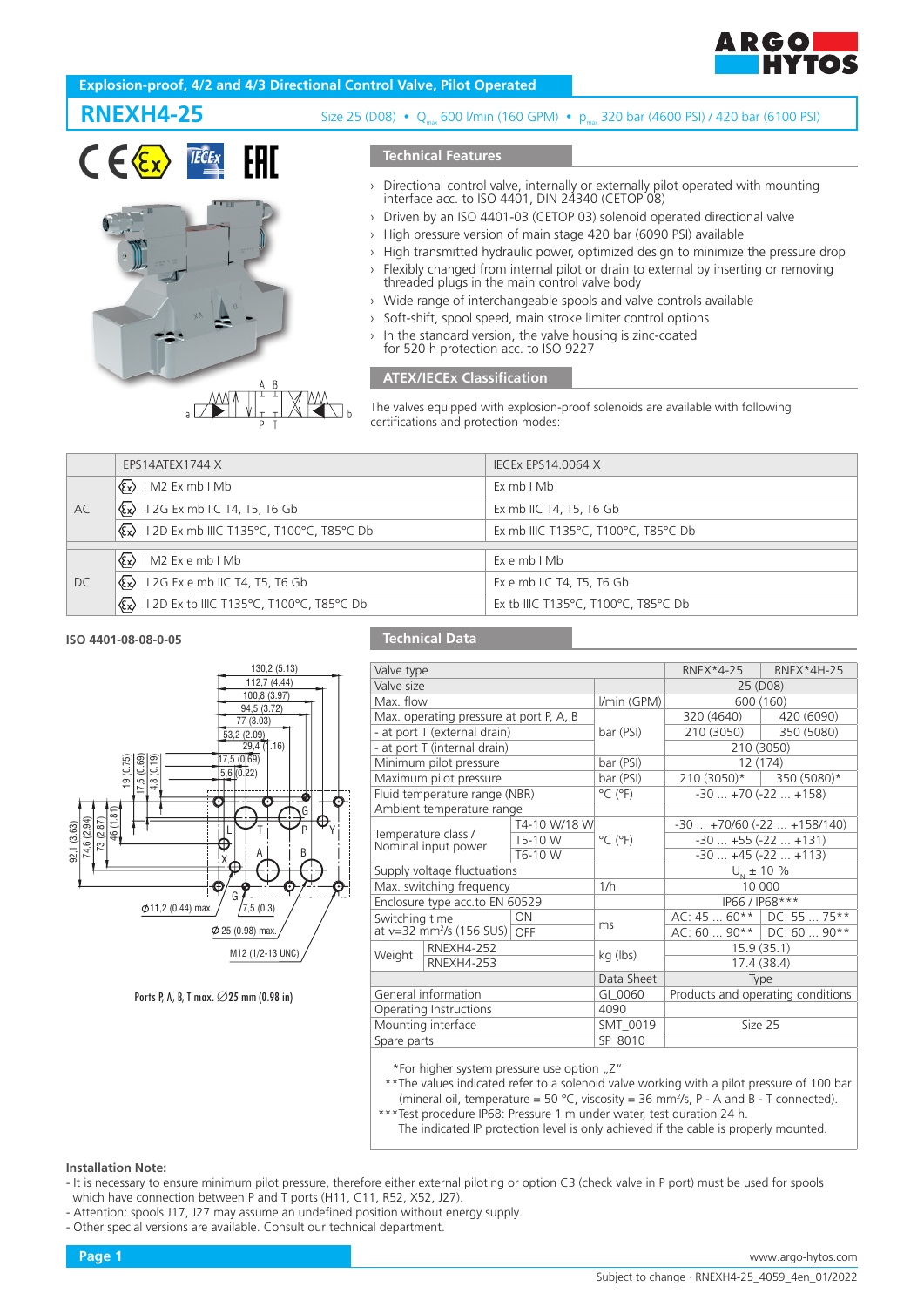



\*EAEU= Eurasian Economic Union, certificate according to TR TS 012/2011 valid for the Russian Federation, Belarus, Armenia, Kazakhstan and Kyrgyzstan.

# **Spool Symbols**

| Three positions with centering spring |                            |  | Two positions with return spring                    |                                |                            |  |
|---------------------------------------|----------------------------|--|-----------------------------------------------------|--------------------------------|----------------------------|--|
| Z11                                   | A B<br>$\sqrt{M}$<br>Þ     |  | <b>R51</b>                                          | A B<br>◀◹▵<br>٨M               |                            |  |
| H11                                   | $\overline{a}$             |  | <b>R52</b>                                          | $\blacksquare$<br>٨M           |                            |  |
| Y11                                   |                            |  | X51                                                 | A B<br><b>KW</b><br>$\sqrt{ }$ | $\mathbb X$<br>$\pm$ $\pm$ |  |
| C11                                   | A B<br>$\overline{a}$<br>P |  | X52                                                 | A B<br>Ѭм<br>$\sqrt{ }$        |                            |  |
| P <sub>11</sub>                       | A B                        |  | Two positions with mechanical detent on pilot valve |                                |                            |  |
|                                       |                            |  | J17                                                 | $\overline{a}$                 |                            |  |
|                                       |                            |  | J27                                                 |                                |                            |  |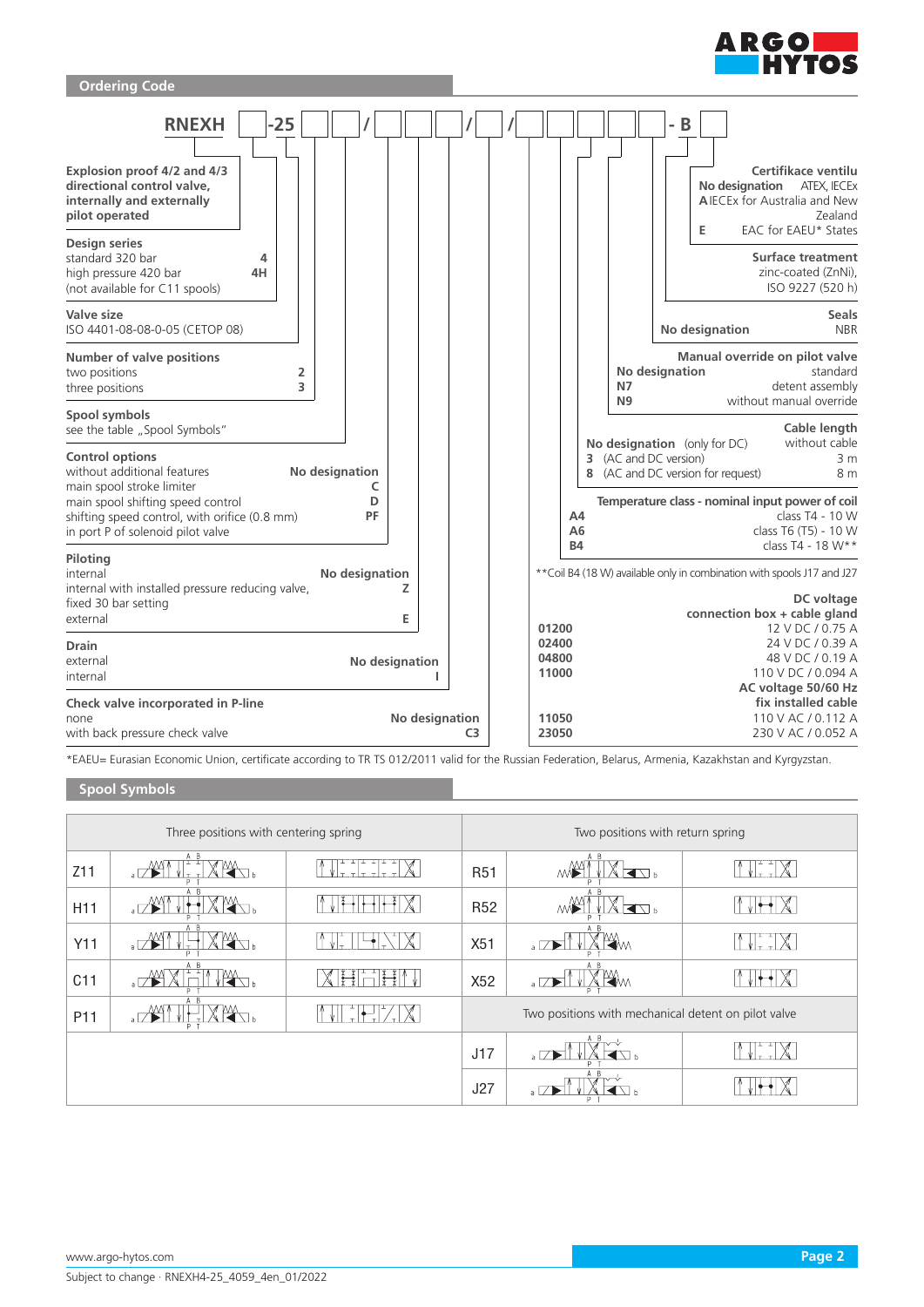

### **Characteristics** measured at v = 32 mm<sup>2</sup>/s (156 SUS)

#### **Operating limits**

Operating limits for maximum hydraulic power at rated temperature and supplied with voltage equal to 90 % of the nominal value

| Maximum                      | at pressure        |                                                      |  |  |
|------------------------------|--------------------|------------------------------------------------------|--|--|
| flow rates<br>in I/min (GPM) | 210 <sub>bar</sub> | 320 bar<br>$(3050 \text{ PSI})$ $(4640 \text{ PSI})$ |  |  |
| Spool type C11               | 500 (133)          | 450 (119)                                            |  |  |
| All other spools             |                    | $600(159)$ 500 (133)                                 |  |  |

#### $(145)$ 10 **Pressure drop related to flow rate**



|                                                | Spool position   P-A |                | $P-B$          | $A-T$          | $B-T$          | $P-T$ |
|------------------------------------------------|----------------------|----------------|----------------|----------------|----------------|-------|
| Z11, J17, J27                                  | Energized            | 1              | 1              | 2              | 3              |       |
| H <sub>11</sub>                                | De-energized         |                |                |                |                | $6*$  |
|                                                | Energized            | 5              | 5              | 1              | $\overline{2}$ |       |
| Y11                                            | De-energized         |                |                | $4**$          | $4***$         |       |
|                                                | Energized            | 1              | 1              | 1              | $\overline{2}$ |       |
| C <sub>11</sub>                                | De-energized         |                |                |                |                | 6     |
|                                                | Energized            | 6              | 6              | 3              | 4              |       |
| R51, R52,                                      | De-energized         |                | 1              | 2              |                |       |
| X51, X52                                       | Energized            | 1              | 1              | $\mathcal{P}$  | 3              |       |
| P11                                            | De-energized         | $4**$          | $4***$         |                |                |       |
|                                                | Energized            | $\overline{2}$ | $\overline{2}$ | $\overline{2}$ | 3              |       |
| ** B blocked<br>*** A blocked<br>* A-B blocked |                      |                |                |                |                |       |

## **Pilot and Drain**

The RNEXH valves are available with pilot and drain, both internal and external.

|                      |                                                    |            | Plug assembly |  |  |
|----------------------|----------------------------------------------------|------------|---------------|--|--|
| <b>Type of valve</b> |                                                    | $\times$   |               |  |  |
| RNEXH4-25**/*        | internal pilot and external drain                  | NO.        | <b>YFS</b>    |  |  |
|                      | RNEXH4-25**/*I   internal pilot and internal drain | NO.        | NO.           |  |  |
|                      | RNEXH4-25**/*E external pilot and external drain   | <b>YFS</b> | <b>YFS</b>    |  |  |
|                      | RNEXH4-25**/*El  external pilot and internal drain | <b>YFS</b> | NO.           |  |  |

## **Check Valve Incorporated in Line P**

#### **Check valve incorporated in line P: C3**

Valves RNEXH are available with a back pressure valve incorporated in line P (Type "C3"). This is necessary to obtain the piloting pressure when the control valve (in the rest position) has the line P connected to the port T (spools H11, C11, R52, X52, J27). The cracking pressure is 5 bar with a minimum flow rate of 15 l/min.

Back pressure valve incorporated on line P (type C3)







pilot always internal **Y:** plug M6x8 for external drain



**In the C3 version the piloting is always internal.**

**The back pressure valve can't be used as a check valve because it doesn't guarantee sealing.**

The back pressure valve can be also delivered separately and it can be easily mounted in line P of the main control valve. Specify the code to order the back pressure valve separately from the spare part data sheet No. 8010.

For detail information on the pilot valve RPEX3-06 refer to data sheet No. 4054.

**Actuation** in millimeters (inches)

## **Solenoid control: RNEXH**

The valve is supplied with an RPEX3-06 pilot solenoid valve.

The minimum piloting pressure can be as low as 5 bar at low flow rates, but with higher flow rates a pressure of 12 bar is needed.

If the valve operates with higher pressures it is necessary to use the version with external pilot and reduced pressure. Otherwise, the valve with internal pilot and a pressure reducing valve with a 30 bar fixed setting can be ordered.